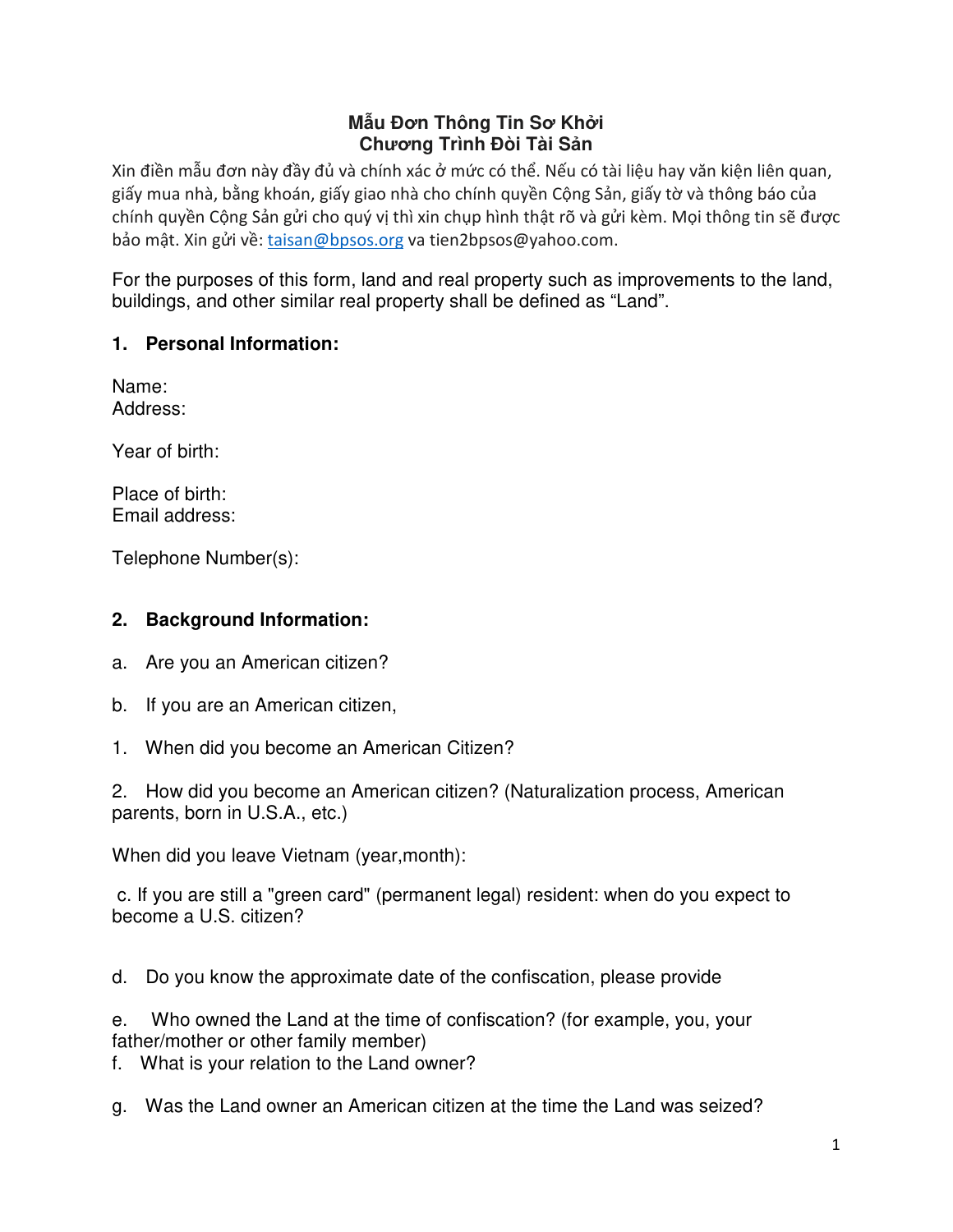h. Do you possess a deed or entitlement documents reflecting ownership of the Land? . If yes, please provide a copy/picture of the documents.

i. Has anyone in your family ever been compensated for the seized Land?

If yes, please provide complete details, including amount offered and/or received, regarding the compensation:

j. Have you ever been or are you currently represented by legal counsel relating to this matter?

If yes, please provide the name, address and telephone number of your legal counsel and advise if you are currently represented by them.

## **3. SUMMARY OF LAND (Please provide a scan or clear photo of any deeds, titles, appraisals, statements of account or other documents in your possession regarding your Land)**

- a. What is the address of the Land?
- b. If there is no known specific address, please describe where the Land is located:
- c. What was the Land used for while your family was in Vietnam?
- d. When and how did your family first acquire the Land?
- e. Has your family sold or given away any part of the Land since it was confiscated?
- f. How did you come to own the Land?
- g. Did you or a previous Land owner ever have the property appraised?

1. If yes, when was the Land appraised and what was the value (USD and/or Vietnamese Dong)?

h. Did the Land owner receive notice from the government of the confiscation?

1. If yes, please provide a copy of the notice received. If you do not have a copy of the notice, but there was one received, please provide the date or approximate date of the notice and the content of the notice